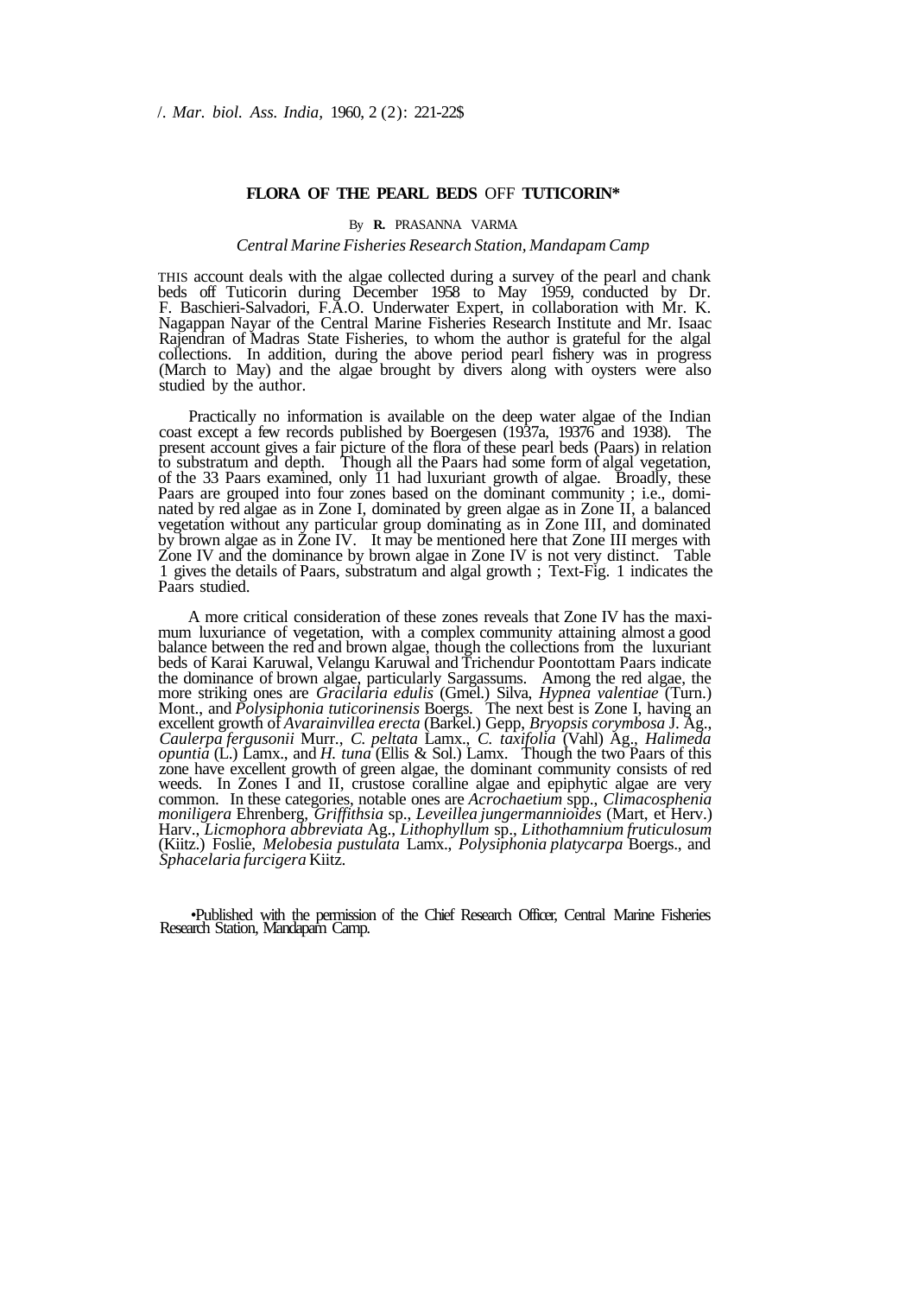## R. PRASANNA VARMA

|--|--|

| Zone | Number.                                | Name of Paar                                                                                                                                                    | Dopth<br>١n<br>Meter                                        | Substratum                                                                                                                                                               | Algal<br>growth                                        |
|------|----------------------------------------|-----------------------------------------------------------------------------------------------------------------------------------------------------------------|-------------------------------------------------------------|--------------------------------------------------------------------------------------------------------------------------------------------------------------------------|--------------------------------------------------------|
| 1    | 1<br>$\overline{2}$                    | Devi Paar<br>Pernandu Paar                                                                                                                                      | 12-15<br>12-14                                              | Flat rock with very little sand.<br>do.                                                                                                                                  | excellent<br>do.                                       |
|      | 3                                      | Vaippar Periya Paar                                                                                                                                             | 12-14                                                       | Thick sand over muddy bed with<br>broken shells.                                                                                                                         | poor                                                   |
|      | 4                                      | Cruxian Paar                                                                                                                                                    | $12-18$                                                     | Rocky covered with sand and<br>plenty of shells.                                                                                                                         | fair                                                   |
|      | 5                                      | Vantivu Arupagam Paar                                                                                                                                           | 10-12                                                       | Rocky and coral bed covered<br>with sand.                                                                                                                                | excellent                                              |
| п    | 6<br>7<br>ġ<br>9<br>10<br>11'          | Nagara Paar<br>Uti Paat<br>Uduruvi Paar<br>Kilati Paar<br> Attuvai Arupagam Paar<br>Pattarai Paar                                                               | 13-14<br>14-17<br>14-17<br>$13 - 14$<br>14<br>14-18         | Rocky bed with very little sand.<br>Flat rock with very little sand.<br>do.<br>do.<br>Sandy bed with very few rocks.<br>Flat rock with little sand and<br>broken shells. | fair<br>fair<br>noor<br>fair<br>poor<br>poor           |
|      | 12<br>13<br>14<br>15                   | Pasi Paar<br>Attonbadu Paar<br>Tolayiram Paar<br>Kutadiar Paar                                                                                                  | 14-18<br>$16 - 18$<br>$15 - 21$<br>15                       | Flat rock covered with sand.<br>Sandy bed with broken shells.<br>Rocky with patches of sand.<br>Flat rock with very little sand.                                         | fair<br>good<br>excellent<br>fair                      |
|      | 16                                     | Par Kudanjan Paar                                                                                                                                               | 14-17                                                       | Rocky with very little sand<br>spread over.                                                                                                                              | poor                                                   |
| 1II  | 17<br>18<br>19<br>20<br>21<br>22<br>23 | Nenjurichan Paar<br>Mela Onbadu Paar<br>Vada Onbadu Paar<br>Saith Onbadu Paar<br>Puli Pundu Paar<br>Pinnakayal Sultan Paar!<br> Sankuraiya Pattu Paar           | 15<br>14-16<br>16-17<br>14-16<br>15-18<br>17<br>20          | -do.<br>do.<br>do.<br>do.<br>Rocky with patches of sand-<br>covered areas.<br>Sandy with broken shells.<br>do.                                                           | do.<br>boog<br>do.<br>excellent<br>good<br>poor<br>do. |
|      | 24<br>25                               | Rajavukku Sippi Sotichal<br>Рааг<br>Kudamuttu Paar                                                                                                              | 16-18<br>14-16                                              | Flat rock with crevices and little<br>sand.<br>Flat rock with little to heavy                                                                                            | fair<br>fair                                           |
|      | 26                                     | Saith Kudamuttu Paar                                                                                                                                            | 14-16                                                       | covering of sand.<br>Flat rock with crevices.                                                                                                                            | good                                                   |
| IV   | 27<br>28<br>29<br>30<br>31<br>32<br>33 | Kadian Paar<br>Kanava Paar<br>Naduvu Malai Piditta Paar<br>North Karuwal Paar<br>Karai Karuwal Paar<br>Velangu Karuwal Paar<br>Trichendur<br>Poontottam<br>Рааг | 14-16<br>14-16<br>16–18<br>16-18<br>16-18<br>16-18<br>14-18 | Fissured rock with little sand.<br>Sandy bed with broken shells.<br>Sand covered rocky bed.<br>Rocky with little sand.<br>do.<br>do.<br>Fissured rock with sand.         | poor<br>poor<br>poor<br>excellent<br>do.<br>do.<br>do. |

\* This number corresponds with the numbering of Paars in text figure 1.

The largest single Paar in the groups examined is in Zone II-Tolayiram Paarand has a vegetation which could be considered to represent the typical pearl bed flora. The collections from this Paar showed most of the species collected from the rest of the 32 Paars, though the green algae dominated. Zone III, as indicated earlier, had a balanced vegetation. Here, the remarkable feature is the absence of most of the follose forms; even Dictyotas were very few. Further, the beds in this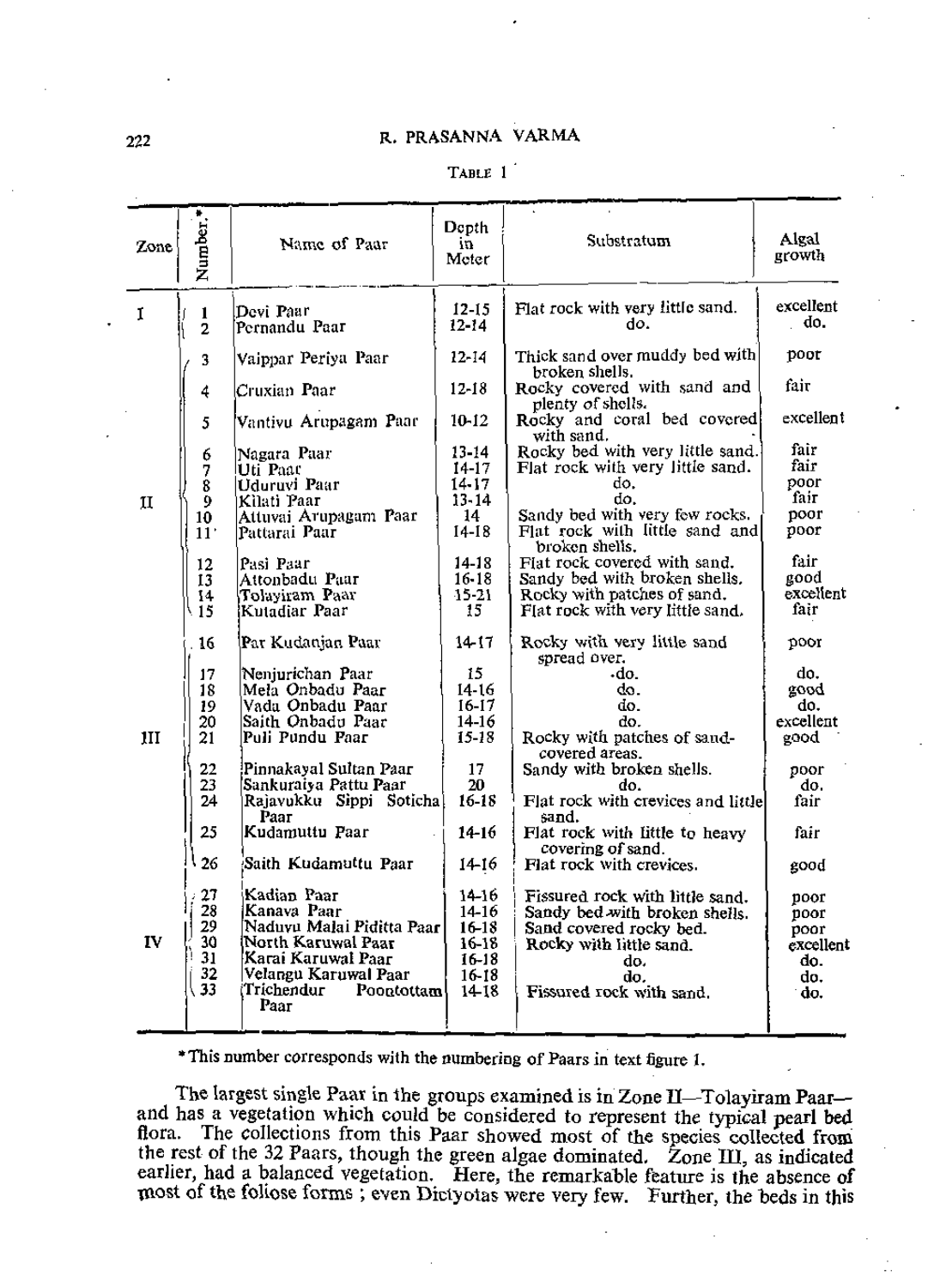zone were rather poor and most of the algae collected were found growing on the oyster shells.

Though much emphasis cannot be given to size in relation to depth, it is worth mentioning that in general, the deep water algae are more delicate and most of them





are small-sized species. The *Palasiphonia tuticarinense*. Even in the case  $\alpha$  B  $\alpha$  in as, the plants are very much reduced and in the latter, callefication is also very little.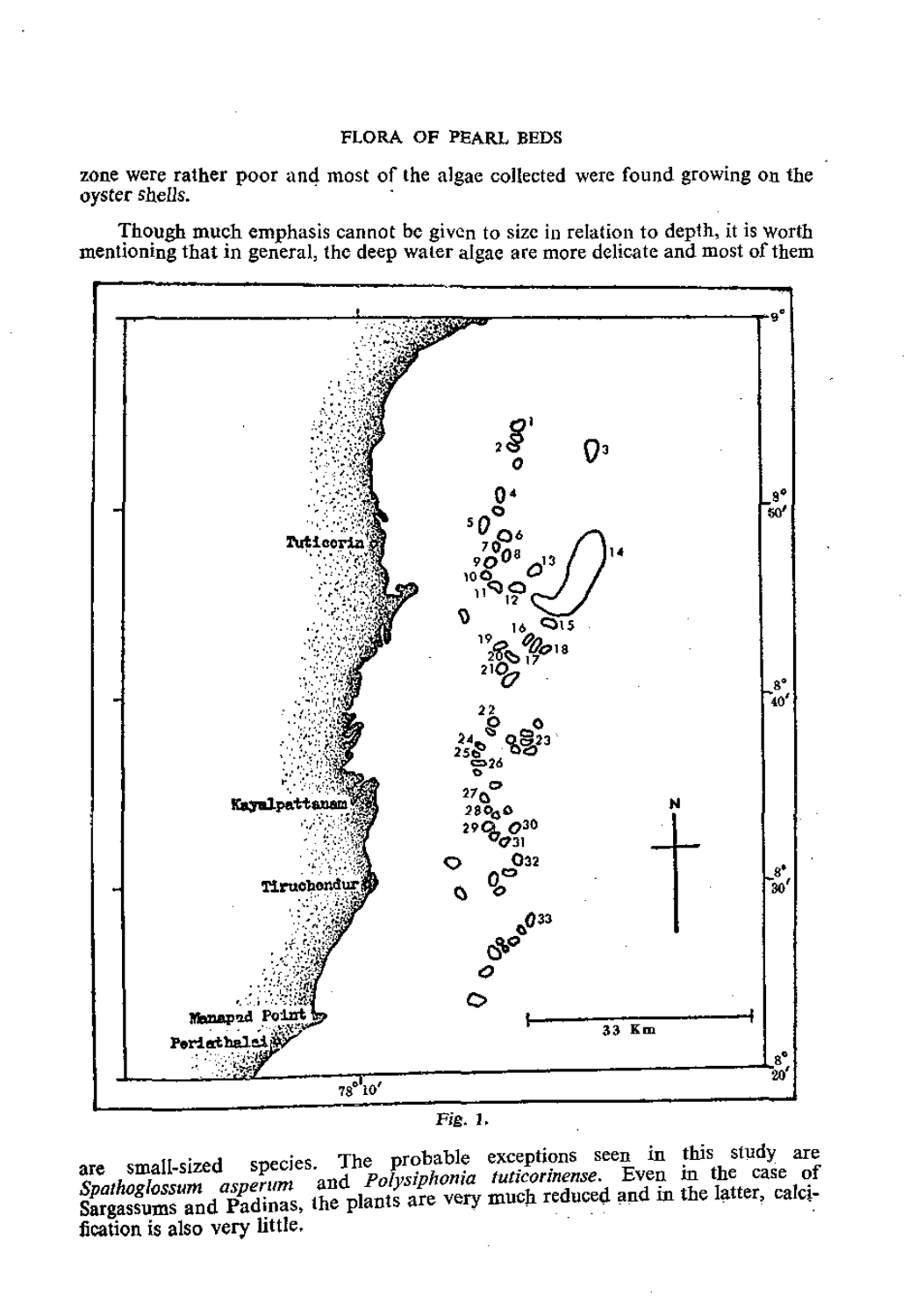### R. PRASANNA VARMA

From the list of algae given in this account, it will be clear that the algae of the. pearl beds are mostly of the types found in coral beds or rocky regions of the Indian coast, irrespective of depth. In other words, there seems to be no selectivity for algae with regard to depth. But, in the case of green algae, the majority of forms inhabiting the deep waters belong to the Siphonales. Very surprisingly, blue-green algae; were totally absent in the above collections; only twice the author got a few filaments of Lyngbya<sup>sp.</sup>, entangled among *Hypnea valentiae.* Further, the dominance of green algae depends on the presence of sand or mud on the Paars ; very favourable growth of Caulerpas, Padinas and Halimedas were seen on those Paars which are covered with sand. Same is the case with Gracilarias and Hypneas.

#### List of algae In the four zones

### Zone I :

*Avrainvillea erecta* (Berkel.) Gepp, *Bryopsis corymbosa* J. Ag., *Caulerpa fergusonii* Murr,, C. *peltata* Lamx., C. *taxifolia* (Vahl) Ag., *Climacosphenia moniligera* Ehrenberg, *Halimeda opuntia* (L.) Lamx., *H. tuna* (Ellis & Sol.) Lamx., *Licmophora abbreviata* Ag., *Dictyota atomaria* Hauck, *D. bartayresiam* Lamx., *P adim* com- ■ *mersonii* Bory, *Spathoghssum asperum* J. Ag., *Acanthophora spicifera* (Vahl) Boergs., *Herposiphoma insidiosa* (Gtev.) Falkenb., *Heterosiphoiiia stuposa* (J. Ag.) De-Toni, *Hypnea vakntiae* (Turn.) Mont., *Jania rubens* (L.) Lamx., *Laurencia obtusa* (Huds.) Lamx., *L. papillosa* (Forssk.) Grev., *Leveillea jungermannioides* (Mart. *et* Herv.) Harv., *LUhophylltin)* spp., *Lithothamniion fruticulosum* (Kiitz.) Foshe, *Melobesia pustula/ii* Lamx., *Polysiphonia plalycarpa* Boergs., *P- tuticormet^se* Boergs.

## ZONE  $II$ :

*Avrainvillea erecta* (Berkel.) Gepp., *Caulerpa cupressoides* (Vahl) Ag., C. *fergusonii* Murr., C. *peltata* Lamx., *C. taxifolia* (Vahl) Ag., *Cladophora utriculosa* Kiitz., *Climacosphenia moniligera* Ehrenberg, *Codium coronalim* Setch., *Haiimeda tuna* (EH. *et* Sol.) Lamx., var. *plaiydisca* (Decsne.) Barton, *Licmophora abbreviata Ag., Microdictyon tenuius* (Ag.) Decsne., *Neomeris annulata* Dickie, *Stru\ea tuticorinensis* Boergs., *U!va lactuca L., Dictyopreris australis* Sond., *D. delicatula* Lamx., *Dictyota b a rta ym ia m* Lamx., *D. dichotoma* (Huds.) Lamx., *D. m axim a Z an., Ectocarpus hreviarticiilatus* J. Ag., *Hormophysa triquetra* (L.) Kutz., *Padina commersonii* Bory, P. gymnaspora (Kütz.) Vick., *Sargassum wightii* (Grev. & Mscr.) Ag., *Spathoglossum asperum J. Ag., Sphacelaria tribuloides Menegh., Acanthophora spicifera* (Vahl) Boergs., *Acrocliaetium canarense Boergs., A . tuticorinense Amphiroa fragilissima* (L.) Lamx., *Botryodadia leptopoda* (J. Ag.) Kylin, *Ceramium rubrum* (Huds.) Ag., C. transversale Collins et Herv., *Champia indica Boergs.. C. parvula* (Ag.) Harv., Chondria transversalis Boergs., Claudea multifida Harv., *Galaxaura oblongata* (Ell. et Sol.) Lamx., *Gelidiopsis variabilis* (Grev.) Schmitz. *Gracilaria edulis* (Gmel.) Silva, *Halymeniafloresia* (Clem.) Ag., *Heterosiphonia muelleri* (Sond.) De-Toni, *H. stuposa* (J. Ag.) De-Toni, *Hypnea musciformis* (Wulf.) Lamx., *H . pannosa* J. Ag., *H . valeniiae* (Turn.) Mont., *Laurencia obtusa* (Huds.) Lamx., *L.paniculata* J. Ag., *Lophodadia lallemandi* (Mont.) Schmitz, *L. trichodados* (M ett. *et* Ag.) Schmitz, *M artensia fragiUs* Harv., *Melobesia pustulata Lamx., Neurymenia fraxinifolia* (Mert.) J. Ag., *Polysi-. phonia platycarpa* Boergs., *P. tuticorinensis* Boergs., *Raschera glomenilafa* (Ag.) W>' v B., *Sarconema filiforme* (Sond.) Kylin, *Scinala hatei* Boergs., *Spyridia filamentosa*. (Wulf.) Harv., *Vanvoorstia spectabilis* Harv.